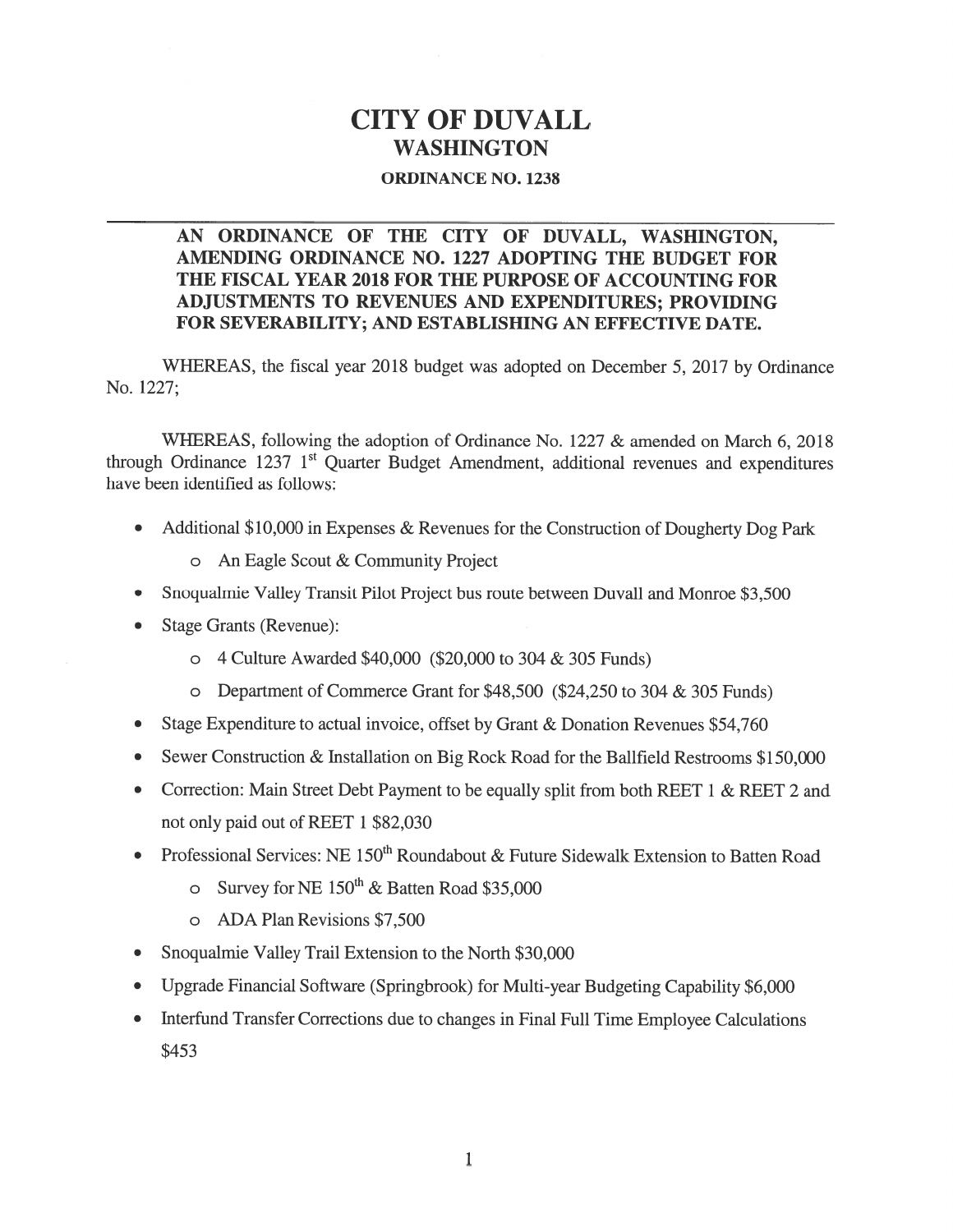WHEREAS, the City budget needs to be adjusted to take into account the foregoing changes in revenues and expenditures as shown in Section 1; and

WHEREAS, the City Council desires to amend the <sup>2018</sup> budget to account for these adjustments;

NOW, THEREFORE, THE CITY COUNCIL OF THE CITY OF DUVALL, WASHINGTON, DO ORDAIN AS FOLLOWS:

Section 1. Budget Amendment. The budget for fiscal year 2018, as adopted by Ordinance No. 1227 is hereby amended as follows:

|             |                                        |                          | <b>Original</b> |                 | <b>1st Amendment</b> |                 | 2nd Anendment |      | <b>Amended</b>             |  |
|-------------|----------------------------------------|--------------------------|-----------------|-----------------|----------------------|-----------------|---------------|------|----------------------------|--|
|             |                                        | 2018                     |                 | <b>Increase</b> |                      | <b>Increase</b> |               | 2018 |                            |  |
| <b>Fund</b> | <b>Description</b>                     |                          | <b>Budget</b>   |                 | (Decrease)           |                 | (Decrease)    |      | <b>Budget</b>              |  |
| 001         | <b>General Fund</b>                    | \$                       | 6,671,554       | $\overline{\$}$ | 323,030.93           | $\overline{\$}$ | 10,000.00     |      | $\overline{$}7,004,584.93$ |  |
| 002         | Contingency Fund                       | \$                       | 229,794         |                 | 372.84               |                 |               | \$   | 230, 166.84                |  |
| 101         | <b>Street Fund</b>                     | \$                       | 643,851         |                 | 214,051.02           |                 |               | \$   | 857,902.02                 |  |
| 106         | <b>Big Rock Ball Park Maintenance</b>  | $\overline{\$}$          | 127,829         |                 | (16, 733.46)         |                 |               | \$   | 111,095.54                 |  |
| 107         | <b>Sensitive Areas Mitigation Fund</b> | \$                       | 39,094          |                 | 89.07                |                 |               | \$   | 39, 183.07                 |  |
| 206         | 2016 LTGO Main St Debt Service         | $\overline{\$}$          | 551,835         |                 | (55, 292.44)         |                 |               | \$   | 496,542.56                 |  |
| 304         | Real Estate Excise Tax Fund 1          | $\overline{\$}$          | 972,334         |                 | 50,539.73            |                 | 44,250.00     |      | \$1,067,123.73             |  |
| 305         | Real Estate Excise Tax Fund 2          | $\overline{\mathbf{3}}$  | 787,813         |                 | 51,535.15            |                 | 44,250.00     | \$   | 883,598.15                 |  |
| 306         | Main St Improvement Fund               | \$                       | 641,260         |                 | 889,709.99           |                 |               |      | \$1,530,969.99             |  |
| 307         | <b>Street CIP Fund</b>                 | $\overline{\$}$          | 783,898         |                 | 431,445.39           |                 |               |      | \$1,215,343.39             |  |
| 308         | Parks CIP Fund                         | $\overline{\mathcal{L}}$ | 648,199         |                 | 984,433.31           |                 |               |      | \$1,632,632.31             |  |
| 401         | <b>Water Fund</b>                      | \$                       | 5,035,537       |                 | (16, 515.94)         |                 |               |      | \$5,019,021.06             |  |
| 402         | <b>Sewer Fund</b>                      | \$                       | 4,278,568       |                 | 104,776.65           |                 |               |      | \$4,383,344.65             |  |
| 404         | Storm Drainage Fund                    | \$                       | 1,427,178       |                 | 66,667.90            |                 |               |      | \$1,493,845.90             |  |
| 407         | Water CIP Fund                         | \$                       | 1,419,862       |                 | 11,528.56            |                 |               |      | \$1,431,390.56             |  |
| 408         | Sewer CIP Fund                         | \$                       | 991,543         |                 | 695.84               |                 |               | \$   | 992,238.84                 |  |
| 409         | Storm Drainage CIP Fund                | \$                       | 107,339         |                 | (1, 548.15)          |                 |               | \$   | 105,790.85                 |  |
| 410         | <b>Bond Redemption Fund</b>            | \$                       | 157,693         |                 | 875.62               |                 |               | \$   | 158,568.62                 |  |
| 411         | <b>Bond Reserve Fund</b>               | \$                       | 266,208         |                 | 498.93               |                 |               | \$   | 266,706.93                 |  |
| 501         | <b>Equipment Fund</b>                  | \$                       | 617,600         |                 | 24,991.15            |                 | 453.00        | \$   | 643,044.15                 |  |
| 502         | <b>IT Fund</b>                         | \$                       | 400,936         |                 | (5,860.19)           |                 |               | \$   | 395,075.81                 |  |
| 503         | <b>Building Maintenance Fund</b>       | \$                       | 226,951         |                 | 5,196.22             |                 |               | \$   | 232, 147.22                |  |
|             | <b>TOTALS</b>                          | \$                       | 27,026,876      | \$              | 3,064,488.12         | \$              | 98,953.00     |      | \$30,190,317.12            |  |

Section 2. Severability. Should any section, paragraph, sentence, clause or phrase of this Ordinance, or its application to any person or circumstance, be declared unconstitutional or otherwise invalid for any reason, or should any portion of this Ordinance be pre-empted by state or federal law or regulation, such decision or pre-emption shall not affect the validity of the remaining portions of this Ordinance or its application to other persons or circumstances.

Section 3. Effective Date. This Ordinance shall be published in the official newspaper of the City, and shall take effect and be in full force five (5) days after the date of publication.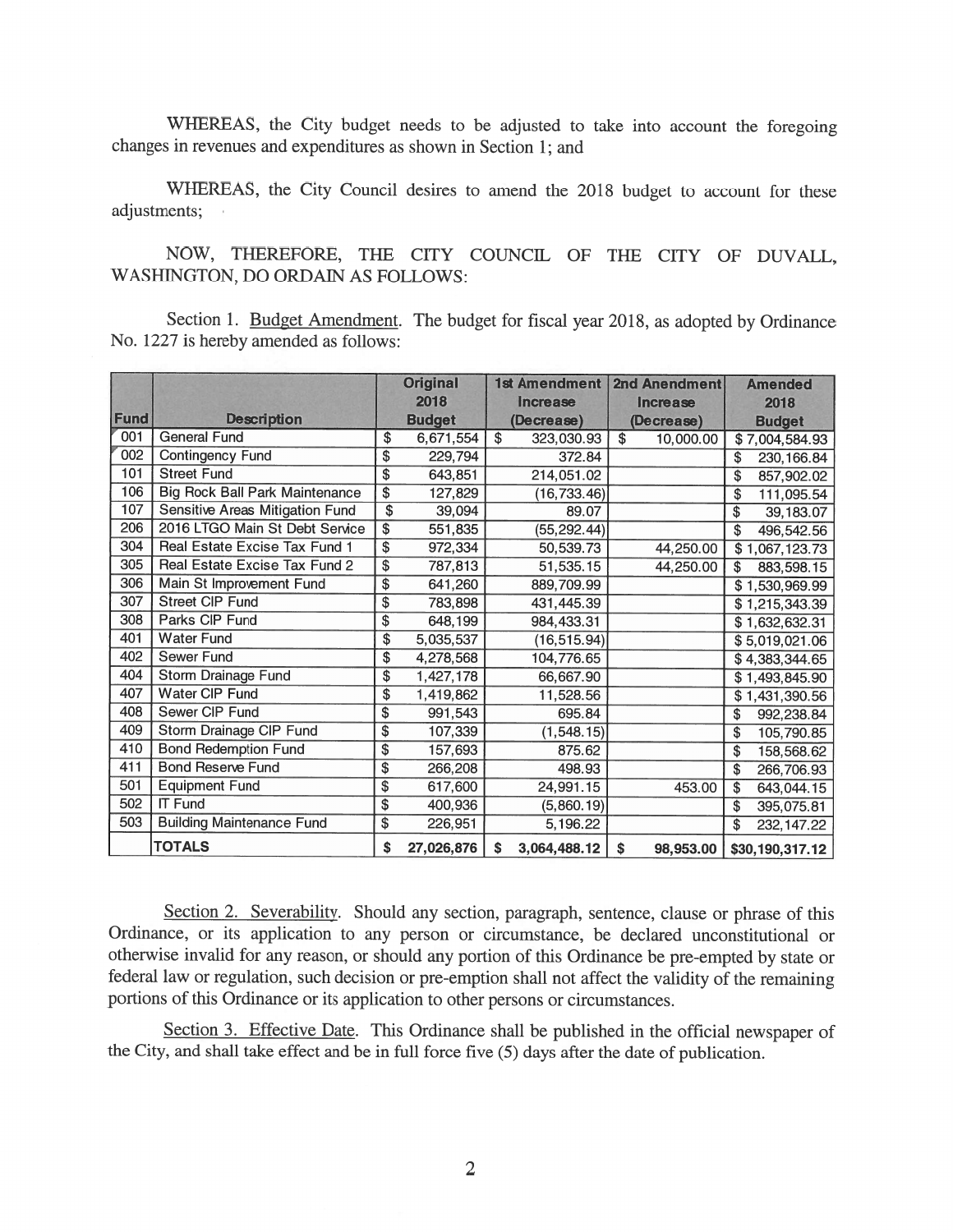ADOPTED BY THE CITY COUNCIL AT A REGULAR MEETING THEREOF ON THE  $17^{\circ}$ DAY OF June  $\lambda$  2018. ADOPTED BY THE CITY COUNCIL AT A REGULAR MEETING THERE<br>THE 194 DAY OF June X 2018.<br>CITY OF DUVALL<br>Approved as to form:  $\hat{U}$  and  $\hat{U}$ 

CITY OF DUVALL

Mayor Amy Ockerlander

Rachel Turpin, City Attorney ATTEST/AUTHENTICATED: %b Jødi Wycoff, Øity

 $\mathcal{D}_0$ 

Passed by the City Council: 06/19/2018<br>Ordinance No. 1238 Date of Publication:  $06/22/2018$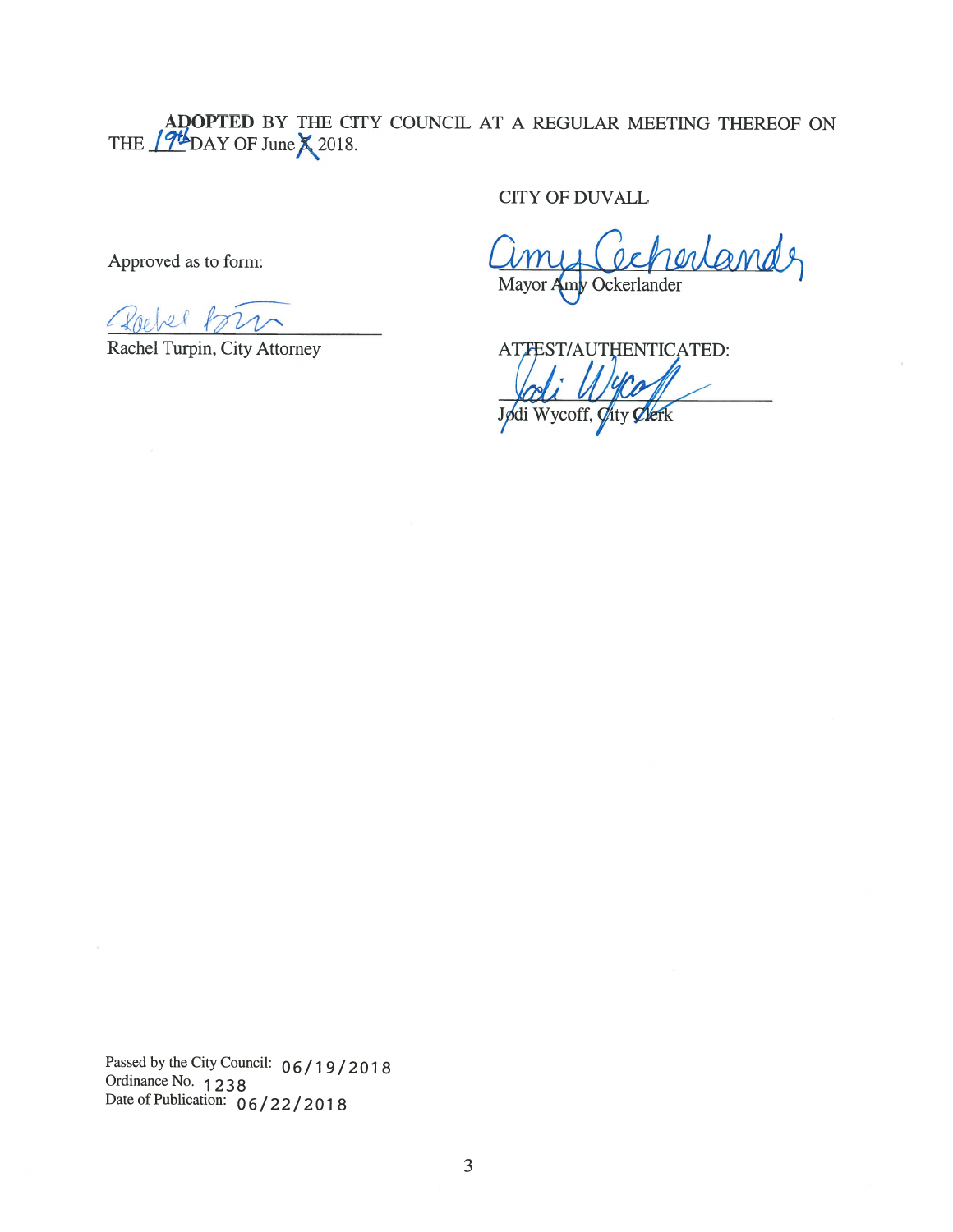## CITY OF DUVALL EXHIBIT A Line Item Changes to 2018 Budget

| Fund                                   | <b>Account No.</b>                           | <b>Description</b>                  | <b>Note</b>    | <b>Adopted</b>          |     | <b>Expenditure</b> |     | <b>Revenue</b> | <b>Amended</b>         |
|----------------------------------------|----------------------------------------------|-------------------------------------|----------------|-------------------------|-----|--------------------|-----|----------------|------------------------|
|                                        | <b>General Fund</b>                          |                                     |                |                         |     |                    |     |                |                        |
|                                        | 001-00-367-00-00-01                          | <b>Dougherty Dog Park Donations</b> | 1              | 0                       |     |                    |     | 10,000.00      |                        |
|                                        | 001-15-594-76-60-00                          | Dog Park Construction               | $\mathbf{1}$   | 0                       |     |                    |     |                | 10,000.00              |
|                                        | 001-99-518-90-41-04                          | I/F to 501                          | 6              |                         |     | 10,000.00          |     |                | 10,000.00              |
|                                        | 001-99-547-XX-40-00                          | Snoq Valley Transit Pilot           |                | 17,440.00               |     | 94.00              |     |                | 17,534.00              |
|                                        | 001-97-508-80-00-00                          | <b>Ending Fund Balance</b>          | 8              |                         |     | 3,500.00           |     |                | 3,500.00               |
|                                        | 001-97-508-10-00-01                          | Reserved End Fund Balance           | 6,8            | 1,105,054.74            |     | (3,594.00)         |     |                | 1,101,460.74           |
|                                        | 001-97-508-11-00-00                          | <b>Reserved End Fund Balance</b>    |                | 541,342.00<br>25,000.00 |     |                    |     |                | 541,342.00             |
|                                        | 001-97-508-12-00-00                          | <b>Reserved End Fund Balance</b>    |                | 36,084.28               |     |                    |     |                | 25,000.00<br>36,084.28 |
|                                        | <b>Total General Fund</b>                    |                                     |                |                         | \$  | 10,000.00          | \$  | 10,000.00      |                        |
|                                        | <b>Street Fund</b>                           |                                     |                |                         |     |                    |     |                |                        |
|                                        | 101-99-542-30-41-01                          | I/F to 501                          | 6              | 9,040.00                |     | 49.00              |     |                | 9,089.00               |
|                                        | 101-97-508-10-00-00                          | <b>Reserved End Fund Balance</b>    | 6              | 108,714.23              |     | (49.00)            |     |                | 108,665.23             |
|                                        | 101-97-508-80-00-00                          | <b>Ending Fund Balance</b>          |                |                         |     |                    |     |                |                        |
|                                        | <b>Total Street Fund</b>                     |                                     |                |                         | \$  |                    | \$  |                |                        |
|                                        | <b>Big Rock Park Fund</b>                    |                                     |                |                         |     |                    |     |                |                        |
|                                        | 106-99-576-40-41-01                          | I/F to 501                          | 6              | 1,278.00                |     | 7.00               |     |                | 1,285.00               |
|                                        | 106-97-508-10-00-00                          | <b>Reserved End Fund Balance</b>    | 6              | 12,479.59               |     | (7.00)             |     |                | 12,472.59              |
|                                        | 106-97-508-80-00-00                          | <b>Ending Fund Balance</b>          |                |                         |     |                    |     |                |                        |
|                                        | <b>Total Big Rock Park Fund</b>              |                                     |                |                         | \$  |                    | \$  |                |                        |
|                                        | <b>Real Estate Excise Tax 1 Fund</b>         |                                     |                |                         |     |                    |     |                |                        |
|                                        | 304-00-337-00-00-00                          | 4Culture Grant Stage Purchase       | 9              |                         |     |                    |     | 20,000.00      | 20,000.00              |
|                                        | 304-00-334-04-20-00                          | DOC Grant Stage Purchase            | 9              |                         |     |                    |     | 24,250.00      | 24,250.00              |
|                                        | 304-18-594-75-62-00                          | <b>Stage Purchase</b>               | 10             | 45,000.00               |     | 27,380.00          |     |                | 72,380.00              |
|                                        | 304-99-597-02-06-00                          | Tsf to 206 Debt Service Fund        | 7              |                         |     | 82,030.00          |     |                | 82,030.00              |
|                                        | 304-97-508-10-00-00                          | <b>Rest End Fund Balance</b>        | 7,9,10         | 827,873.97              |     | (65, 160.00)       |     |                | 762,713.97             |
|                                        | <b>Total Real Estate Excise Tax 1 Fund</b>   |                                     |                |                         | Ś   | 44,250.00          | -Ś  | 44,250.00      |                        |
| <b>Real Estate Excise Tax 2 Fund</b>   |                                              |                                     |                |                         |     |                    |     |                |                        |
|                                        | 305-00-337-00-00-00                          | 4Culture Grant Stage Purchase       | 9              |                         |     |                    |     | 20,000.00      | 20,000.00              |
|                                        | 305-00-334-04-20-00                          | DOC Grant Stage Purchase            | 9              |                         |     |                    |     | 24,250.00      | 24,250.00              |
|                                        | 305-18-594-75-62-00                          | <b>Stage Purchase</b>               | 10             | 45,000.00               |     | 27,380.00          |     |                | 72,380.00              |
|                                        | 305-15-594-76-63-06                          | <b>Big Rock Road Sewer</b>          | $\overline{2}$ |                         |     | 150,000.00         |     |                | 150,000.00             |
|                                        | 305-99-597-02-06-00                          | Tsf to 206 Debt Service Fund        | 7              | 164,060.00              |     | (82,030.00)        |     |                | 82,030.00              |
|                                        | 305-97-508-10-00-00                          | <b>Rest End Fund Balance</b>        | 2,7,9,10       | 628,288.57              |     | (51, 100.00)       |     |                | 577,188.57             |
|                                        | <b>Total Real Estate Excise Tax 2 Fund</b>   |                                     |                |                         | Ś   | 44,250.00          | \$. | 44,250.00      |                        |
| <b>Street Capital Improvement Fund</b> |                                              |                                     |                |                         |     |                    |     |                |                        |
|                                        | 307-23-595-20-41-00                          | <b>Professional Services</b>        | 3              |                         |     | 42,500.00          |     |                | 42,500.00              |
|                                        | 307-97-508-10-00-00                          | <b>Ending Fund Balance</b>          | 3              | 888,313.03              |     | (42,500.00)        |     |                | 845,813.03             |
|                                        | <b>Total Street Capital Improvement Fund</b> |                                     |                |                         | \$. |                    | Ś.  |                |                        |
|                                        | <b>Park Capital Improvement Fund</b>         |                                     |                |                         |     |                    |     |                |                        |
|                                        | 308-15-594-76-63-14                          | Snoq Valley Trail Extension         | 4              |                         |     | 30,000.00          |     |                | 30,000.00              |
|                                        | 308-97-508-10-00-00                          | <b>Ending Fund Balance</b>          | 4              | 483,964.94              |     | (30,000.00)        |     |                | 453,964.94             |
|                                        | <b>Total Park Capital Improvement Fund</b>   |                                     |                |                         | \$  |                    | \$  |                |                        |
|                                        | <b>Water Utility Fund</b>                    |                                     |                |                         |     |                    |     |                |                        |
|                                        | 401-99-534-80-41-01                          | I/F to 501                          | 6              | 19,460.00               |     | 105.00             |     |                | 19,565.00              |
|                                        | 401-97-508-80-00-00                          | <b>Ending Fund Balance</b>          | 6              | 2,290,281.36            |     | (105.00)           |     |                | 2,290,176.36           |
|                                        | <b>Total Water Utility Fund</b>              |                                     |                |                         | \$  |                    | \$  |                |                        |
|                                        | <b>Sewer Utility Fund</b>                    |                                     |                |                         |     |                    |     |                |                        |
|                                        | 402-99-535-80-41-01                          | $I/F$ to 501                        | 6              | 23,115.00               |     | 125.00             |     |                | 23,240.00              |
|                                        | 402-97-508-80-00-00                          | <b>Ending Fund Balance</b>          | 6              | 630, 131. 15            |     | (125.00)           |     |                | 630,006.15             |
|                                        | 402-97-508-10-00-00                          | <b>Restricted Fund</b>              |                | 934,236.00              |     |                    |     |                | 934,236.00             |
|                                        | 402-97-508-11-00-00                          | Restricted Reserve DOE Loan         |                | 335,000.00              |     |                    |     |                | 335,000.00             |
|                                        | <b>Total Sewer Utility Fund</b>              |                                     |                |                         | \$  |                    | \$  |                |                        |